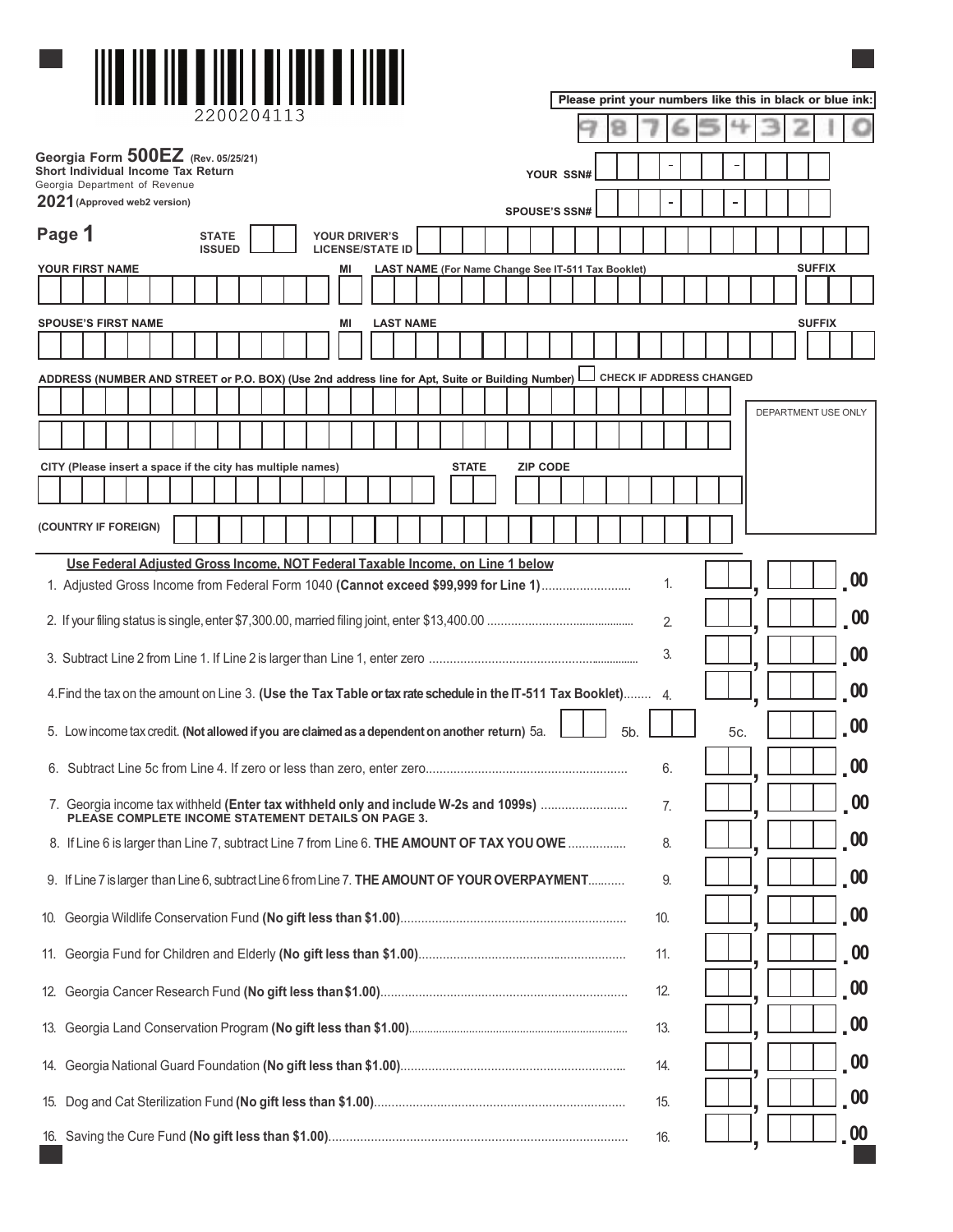

| 2200204123<br>Georgia Form 500EZ                                                                                                                                                                                                                                                                                  |                                                                                                                                |
|-------------------------------------------------------------------------------------------------------------------------------------------------------------------------------------------------------------------------------------------------------------------------------------------------------------------|--------------------------------------------------------------------------------------------------------------------------------|
| Short Individual Income Tax Return<br>Georgia Department of Revenue                                                                                                                                                                                                                                               | YOUR SOCIAL SECURITY NUMBER                                                                                                    |
| 2021                                                                                                                                                                                                                                                                                                              |                                                                                                                                |
| Page 2                                                                                                                                                                                                                                                                                                            |                                                                                                                                |
| 17. Realizing Educational Achievement Can Happen (REACH) Program (No gift less than \$1.00)                                                                                                                                                                                                                       | $_{\circ}$ 00<br>17.                                                                                                           |
|                                                                                                                                                                                                                                                                                                                   | 00<br>18.                                                                                                                      |
|                                                                                                                                                                                                                                                                                                                   | 00<br>19.                                                                                                                      |
| 20. (If you owe) Add Line 8 and Line 19. Complete and mail 525-TV with return and payment<br>Make check for this amount payable to the GEORGIA DEPARTMENT OF REVENUE<br><b>Amount Due Mail To:</b><br><b>GEORGIA DEPARTMENT OF REVENUE</b><br>PROCESSING CENTER, PO BOX 740399<br><b>ATLANTA, GA 30374-0399</b>   | 00<br>20.                                                                                                                      |
| 21. (If you are due a refund) Subtract Line 19 from Line 9. THIS IS YOUR REFUND<br>If you do not enter Direct Deposit information or if you are a first time filer you will be issued a paper check.<br>21a. Direct Deposit (For U.S. Accounts Only)<br>Routing<br>Type: Checking $\Box$ Savings $\Box$<br>Number | 21.<br>$_{\circ}$ 00<br><b>Refund Due Mail To:</b><br><b>GEORGIA DEPARTMENT OF REVENUE</b><br>PROCESSING CENTER, PO BOX 740380 |
| Account                                                                                                                                                                                                                                                                                                           | <b>ATLANTA, GA 30374-0380</b>                                                                                                  |
| Number<br>I/We declare under penalties of perjury that I/we have examined this return (including accompanying schedules and statements) and to the best of my/our knowledge and                                                                                                                                   |                                                                                                                                |
| belief, it is true, correct and complete. If prepared by a person other than the taxpayer(s), this declaration is based on all information of which the preparer has knowledge.                                                                                                                                   |                                                                                                                                |
|                                                                                                                                                                                                                                                                                                                   |                                                                                                                                |
| Spouse's Signature<br>Taxpayer's Signature<br>(Check box if deceased)                                                                                                                                                                                                                                             | (Check box if deceased)                                                                                                        |
| Taxpayer's Date of Death<br>Spouse's Date of Death                                                                                                                                                                                                                                                                |                                                                                                                                |
| Taxpayer's Phone Number<br>Taxpayer's Signature Date                                                                                                                                                                                                                                                              | Spouse's Signature Date                                                                                                        |
|                                                                                                                                                                                                                                                                                                                   | $\overline{a}$                                                                                                                 |
| By providing my e-mail address I am authorizing the Georgia Department of Revenue to electronically notify me at the below e-mail address regarding any updates to<br>my account(s).                                                                                                                              |                                                                                                                                |
| Taxpayer's E-mail Address                                                                                                                                                                                                                                                                                         |                                                                                                                                |
|                                                                                                                                                                                                                                                                                                                   | I authorize DOR to discuss this return<br>with the named preparer.                                                             |
|                                                                                                                                                                                                                                                                                                                   | Preparer's Phone Number                                                                                                        |
| Signature of Preparer                                                                                                                                                                                                                                                                                             |                                                                                                                                |
| Name of Preparer Other Than Taxpayer<br>Preparer's FEIN                                                                                                                                                                                                                                                           |                                                                                                                                |
|                                                                                                                                                                                                                                                                                                                   |                                                                                                                                |
| Preparer's Firm Name                                                                                                                                                                                                                                                                                              | Preparer's SSN/PTIN/SIDN                                                                                                       |
|                                                                                                                                                                                                                                                                                                                   |                                                                                                                                |

**PLEASE COMPLETE INCOME STATEMENT DETAILS ON PAGE 3.**

## **ALL PAGES (1-3) ARE REQUIRED FOR PROCESSING**